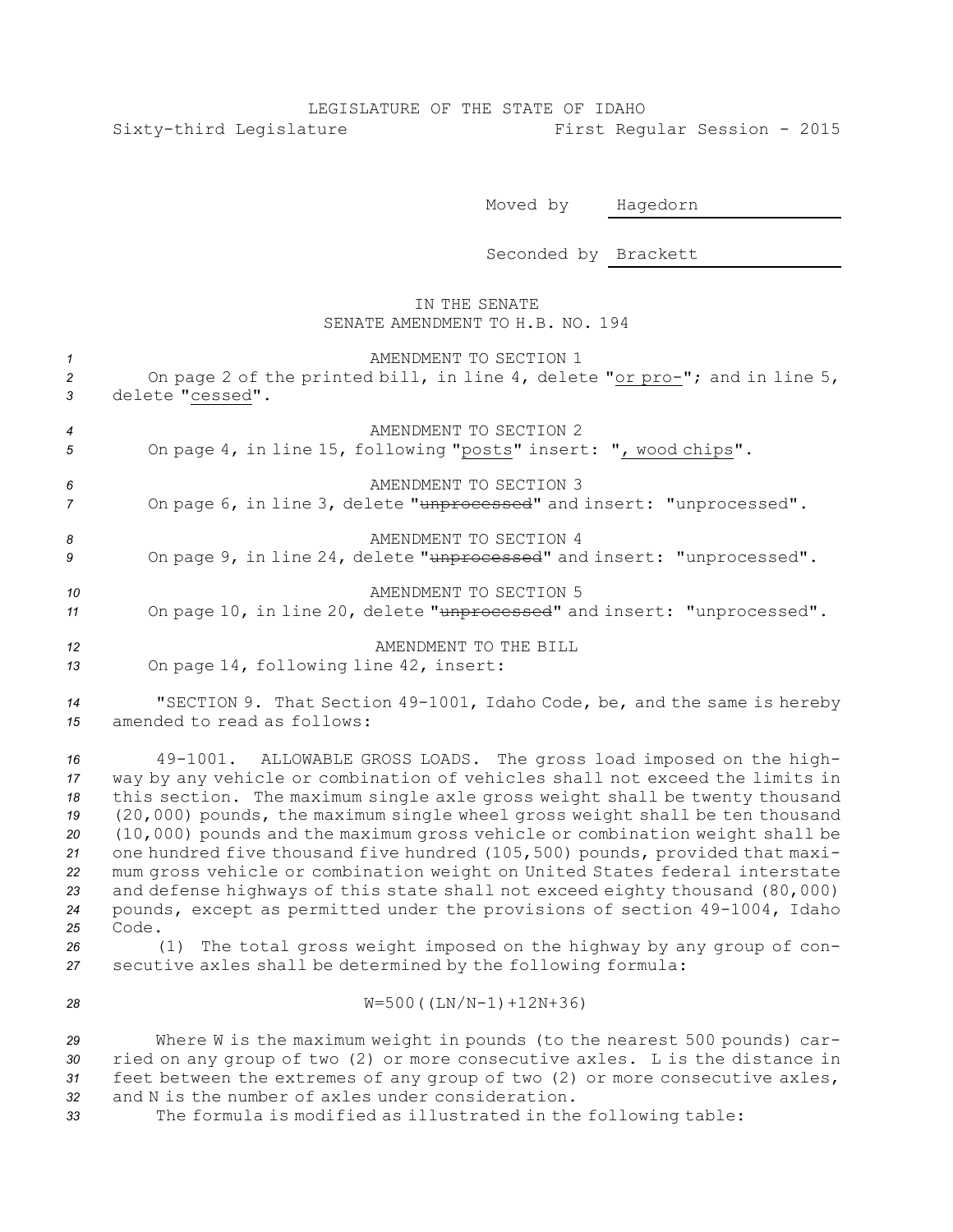| $\mathbf{1}$<br>$\overline{c}$<br>3<br>$\overline{4}$<br>5<br>6 | Distance in<br>feet between<br>the extremes<br>of any group<br>of 2 or more<br>consecutive |         |        |               | Maximum load in pounds carried on any group of 2 |        | or more consecutive axles     |  |                                                                                             |  |  |
|-----------------------------------------------------------------|--------------------------------------------------------------------------------------------|---------|--------|---------------|--------------------------------------------------|--------|-------------------------------|--|---------------------------------------------------------------------------------------------|--|--|
| $\overline{7}$                                                  | axles                                                                                      | 2 axles |        |               |                                                  |        |                               |  | 3 axles 4 axles 5 axles 6 axles 7 axles 8 axles 9 axles 10 axles 11 axles 12 axles 13 axles |  |  |
| 8                                                               | 4                                                                                          | 34,000  |        |               |                                                  |        |                               |  |                                                                                             |  |  |
| 9                                                               | 5                                                                                          | 34,000  |        |               |                                                  |        | WHEN NO ALLOWABLE WEIGHT IS   |  |                                                                                             |  |  |
| 10                                                              | $6\,$                                                                                      | 34,000  |        |               |                                                  |        | LISTED FOR ANY AXLE SPACING,  |  |                                                                                             |  |  |
| 11                                                              | $7\phantom{.0}$                                                                            | 34,000  |        |               |                                                  |        | APPLY THE ALLOWABLE WEIGHT    |  |                                                                                             |  |  |
| 12                                                              | 8                                                                                          | 34,000  |        |               |                                                  |        | AS LISTED IN THE FIRST COLUMN |  |                                                                                             |  |  |
| 13                                                              | $8+$                                                                                       | 38,000  | 42,000 |               | TO THE LEFT                                      |        |                               |  |                                                                                             |  |  |
| 14                                                              | 9                                                                                          | 39,000  | 42,500 |               |                                                  |        |                               |  |                                                                                             |  |  |
| 15                                                              | 10                                                                                         | 40,000  | 43,500 |               |                                                  |        |                               |  |                                                                                             |  |  |
| 16                                                              | 11                                                                                         |         | 44,000 |               |                                                  |        |                               |  |                                                                                             |  |  |
| 17                                                              | 12                                                                                         |         | 45,000 | 50,000        |                                                  |        |                               |  |                                                                                             |  |  |
| 18                                                              | 13                                                                                         |         | 45,500 | 50,500        |                                                  |        |                               |  |                                                                                             |  |  |
| 19                                                              | 14                                                                                         |         | 46,500 | 51,500        |                                                  |        |                               |  |                                                                                             |  |  |
| 20                                                              | 15                                                                                         |         | 47,000 | 52,000        |                                                  |        |                               |  |                                                                                             |  |  |
| 21                                                              | 16                                                                                         |         | 48,000 | 52,500        | 58,000                                           |        |                               |  |                                                                                             |  |  |
| 22                                                              | 17                                                                                         |         | 48,500 | 53,500 58,500 |                                                  |        |                               |  |                                                                                             |  |  |
| 23                                                              | 18                                                                                         |         | 49,500 | 54,000 59,000 |                                                  |        |                               |  |                                                                                             |  |  |
| 24                                                              | 19                                                                                         |         | 50,000 | 54,500        | 60,000                                           |        |                               |  |                                                                                             |  |  |
| 25                                                              | 20                                                                                         |         | 51,000 | 55,500 60,500 |                                                  | 66,000 |                               |  |                                                                                             |  |  |
| 26                                                              | 21                                                                                         |         | 51,500 | 56,000        | 61,000                                           | 66,500 |                               |  |                                                                                             |  |  |
| 27                                                              | 22                                                                                         |         | 52,500 | 56,500        | 61,500                                           | 67,000 |                               |  |                                                                                             |  |  |
| 28                                                              | 23                                                                                         |         | 53,000 | 57,500        | 62,500                                           | 68,000 |                               |  |                                                                                             |  |  |
| 29                                                              | 24                                                                                         |         | 54,000 | 58,000        | 63,000                                           | 68,500 | 74,000                        |  |                                                                                             |  |  |
| 30                                                              | 25                                                                                         |         | 54,500 | 58,500        | 63,500                                           | 69,000 | 74,500                        |  |                                                                                             |  |  |

2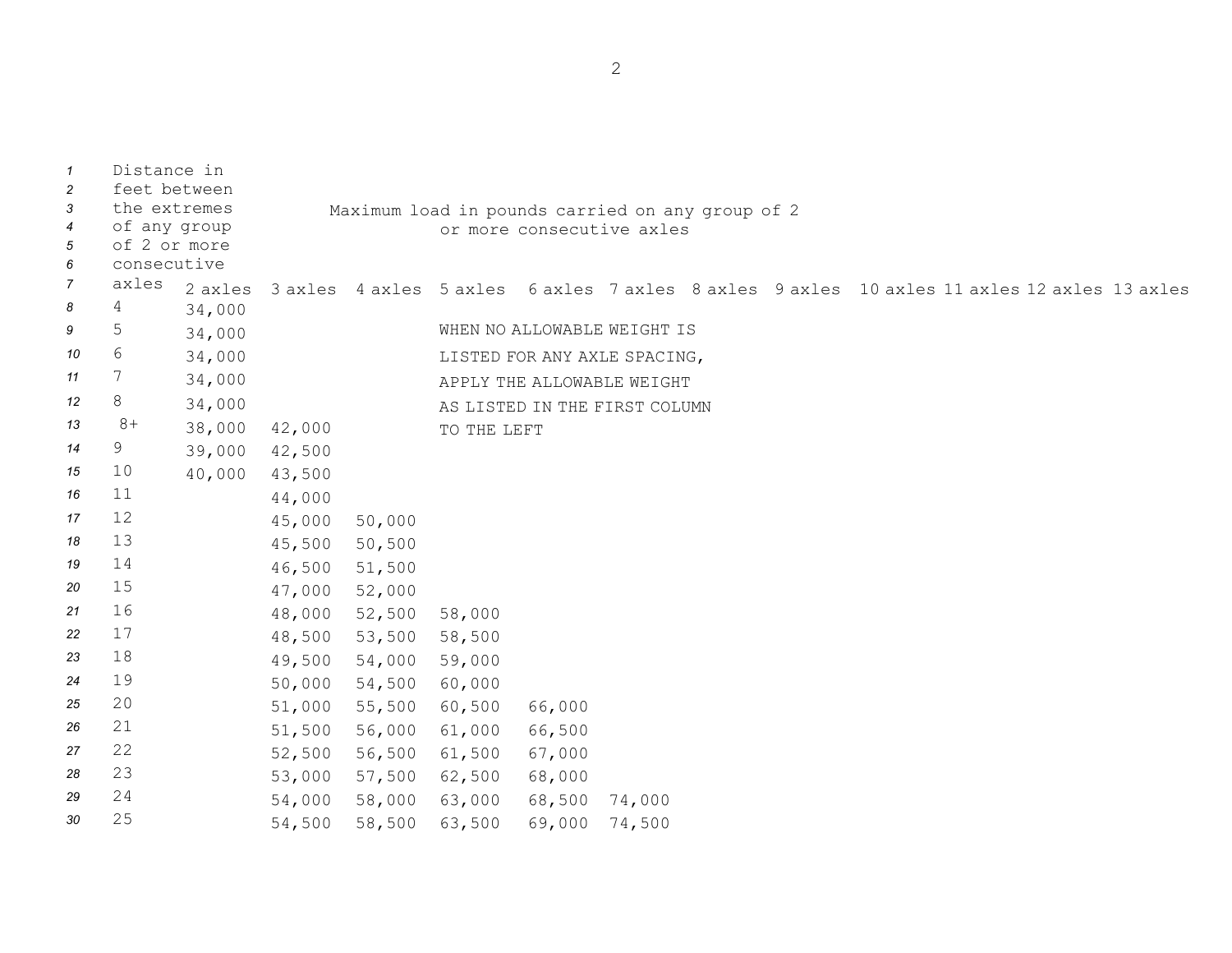Distance in feet between the extremes of any group of 2 or more consecutive Maximum load in pounds carried on any group of 2 or more consecutive axles *7* axles axles 3 axles 4 axles 5 axles 6 axles 7 axles 8 axles 9 axles 10 axles 11 axles 12 axles 13 axles <sup>26</sup> 55,500 59,500 64,000 69,500 75,000 <sup>27</sup> 56,000 60,000 65,000 70,000 75,500 <sup>28</sup> 57,000 60,500 65,500 71,000 76,500 82,000 <sup>29</sup> 57,500 61,500 66,000 71,500 77,000 82,500 <sup>30</sup> 58,500 62,000 66,500 72,000 77,500 83,000 <sup>31</sup> 59,000 62,500 67,500 72,500 78,000 83,500 <sup>32</sup> 60,000 63,500 68,000 73,000 78,500 84,500 90,000 <sup>33</sup> 64,000 68,500 74,000 79,000 85,000 90,500 <sup>34</sup> 64,500 69,000 74,500 80,000 85,500 91,000 <sup>35</sup> 65,500 70,000 75,000 80,500 86,000 91,500 <sup>36</sup> 66,000 70,500 75,500 81,000 86,500 92,000 98,000 <sup>37</sup> 66,500 71,000 76,000 81,500 87,000 93,000 98,500 <sup>38</sup> 67,500 71,500 77,000 82,000 87,500 93,500 99,000 <sup>39</sup> 68,000 72,500 77,500 82,500 88,500 94,000 99,500 <sup>40</sup> 68,500 73,000 78,000 83,500 89,000 94,500 100,000 106,000 <sup>41</sup> 69,500 73,500 78,500 84,000 89,500 95,000 100,500 106,500 <sup>42</sup> 70,000 74,000 79,000 84,500 90,000 95,500 101,000 107,000 <sup>43</sup> 70,500 75,000 80,000 85,000 90,500 96,000 102,000 107,500 <sup>44</sup> 71,500 75,500 80,500 85,500 91,000 96,500 102,500 108,000 114,000 <sup>45</sup> 72,000 76,000 81,000 86,000 91,500 97,500 103,000 108,500 114,500 <sup>46</sup> 72,500 76,500 81,500 87,000 92,500 98,000 103,500 109,000 115,000 <sup>47</sup> 73,500 77,500 82,000 87,500 93,000 98,500 104,000 110,000 115,500 <sup>48</sup> 74,000 78,000 83,000 88,000 93,500 99,000 104,500 110,500 116,000 122,000

3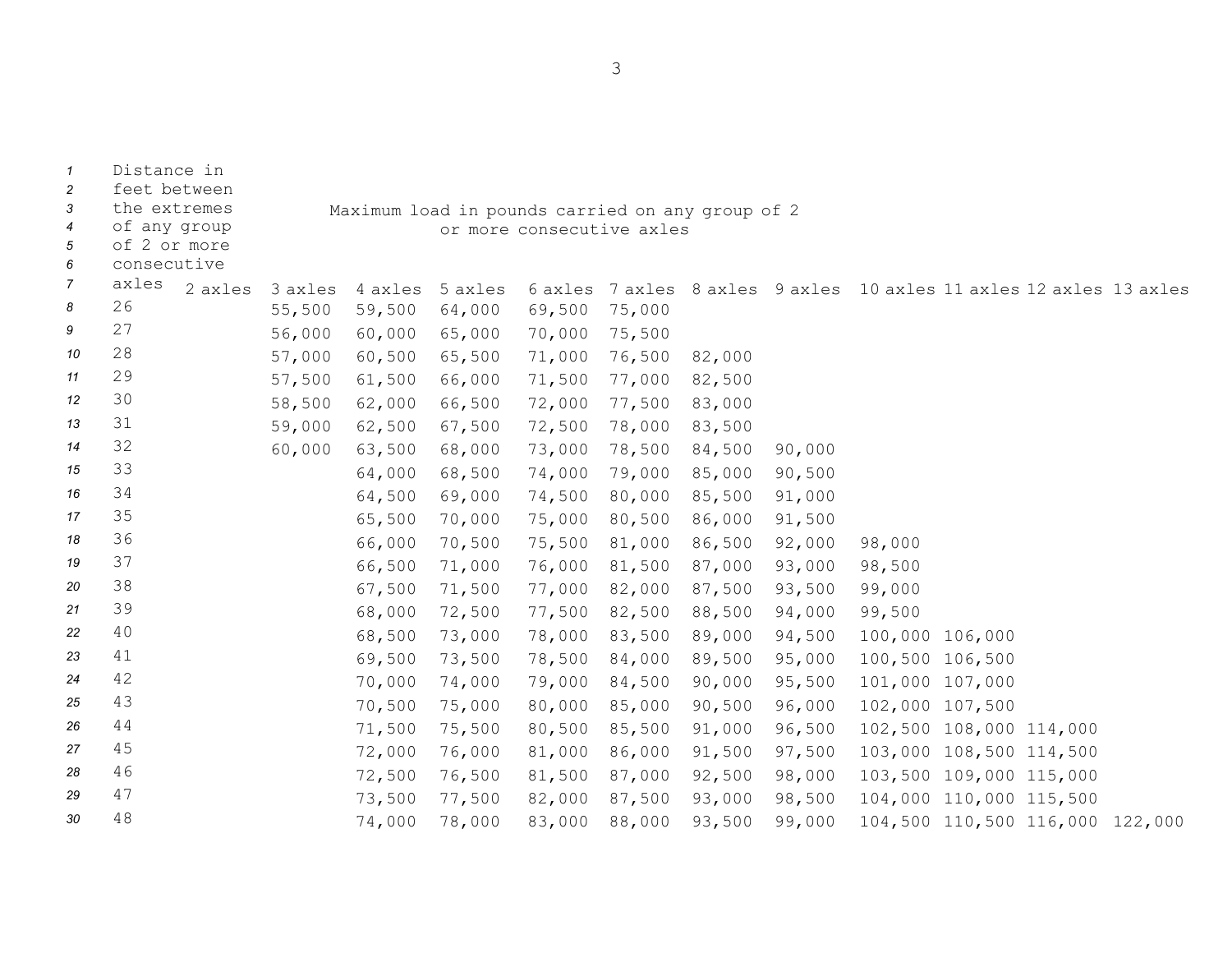| 3<br>$\overline{4}$<br>5<br>6 | the extremes<br>of any group<br>of 2 or more<br>consecutive |         |         |         | Maximum load in pounds carried on any group of 2<br>or more consecutive axles |         |         |         |        |                                                 |  |                                 |         |
|-------------------------------|-------------------------------------------------------------|---------|---------|---------|-------------------------------------------------------------------------------|---------|---------|---------|--------|-------------------------------------------------|--|---------------------------------|---------|
| 7                             | axles                                                       | 2 axles | 3 axles | 4 axles | 5 axles                                                                       | 6 axles | 7 axles | 8 axles |        | 9 axles 10 axles 11 axles 12 axles 13 axles     |  |                                 |         |
| 8                             | 49                                                          |         |         | 74,500  | 78,500                                                                        | 83,500  | 88,500  | 94,000  | 99,500 |                                                 |  | 105,000 111,000 116,500 122,500 |         |
| 9                             | 50                                                          |         |         | 75,500  | 79,000                                                                        | 84,000  | 89,000  | 94,500  |        | 100,000 105,500 111,500 117,000                 |  |                                 | 123,000 |
| 10                            | 51                                                          |         |         | 76,000  | 80,000                                                                        | 84,500  | 89,500  | 95,000  |        | 100,500 106,000 112,000 118,000                 |  |                                 | 123,500 |
| 11                            | 52                                                          |         |         | 76,500  | 80,500                                                                        | 85,000  | 90,500  | 95,500  |        | 101,000 107,000 112,500 118,500                 |  |                                 | 124,000 |
| 12                            | 53                                                          |         |         | 77,500  | 81,000                                                                        | 86,000  | 91,000  | 96,500  |        | 102,000 107,500 113,000 119,000                 |  |                                 | 124,500 |
| 13                            | 54                                                          |         |         | 78,000  | 81,500                                                                        | 86,500  | 91,500  | 97,000  |        | 102,500 108,000 113,500 119,500                 |  |                                 | 125,000 |
| 14                            | 55                                                          |         |         | 78,500  | 82,500                                                                        | 87,000  | 92,000  | 97,500  |        | 103,000 108,500 114,000 120,000                 |  |                                 | 125,500 |
| 15                            | 56                                                          |         |         | 79,500  | 83,000                                                                        | 87,500  | 92,500  | 98,000  |        | 103,500 109,000 115,000 120,500                 |  |                                 | 126,000 |
| 16                            | 57                                                          |         |         | 80,000  | 83,500                                                                        | 88,000  | 93,000  | 98,500  |        | 104,000 109,500 115,500 121,000                 |  |                                 | 127,000 |
| 17                            | 58                                                          |         |         |         | 84,000                                                                        | 89,000  | 94,000  | 99,000  |        | 104,500 110,000 116,000 121,500                 |  |                                 | 127,500 |
| 18                            | 59                                                          |         |         |         | 85,000                                                                        | 89,500  | 94,500  | 99,500  |        | 105,000 110,500 116,500 122,000                 |  |                                 | 128,000 |
| 19                            | 60                                                          |         |         |         | 85,500                                                                        | 90,000  | 95,000  |         |        | 100,500 105,500 111,000 117,000 122,500         |  |                                 | 128,500 |
| 20                            | 61                                                          |         |         |         | 86,000                                                                        | 90,500  | 95,500  |         |        | 101,000 106,000 112,000 117,500 123,000 129,000 |  |                                 |         |
| 21                            | 62                                                          |         |         |         | 87,000                                                                        | 91,000  | 96,000  |         |        | 101,500 107,000 112,500 118,000 124,000         |  |                                 |         |
| 22                            | 63                                                          |         |         |         | 87,500                                                                        | 92,000  | 96,500  |         |        | 102,000 107,500 113,000 118,500 124,500         |  |                                 |         |
| 23                            | 64                                                          |         |         |         | 88,000                                                                        | 92,500  | 97,500  |         |        | 102,500 108,000 113,500 119,000 125,000         |  |                                 |         |
| 24                            | 65                                                          |         |         |         | 88,500                                                                        | 93,000  | 98,000  |         |        | 103,000 108,500 114,000 119,500 125,500         |  |                                 |         |
| 25                            | 66                                                          |         |         |         | 89,500                                                                        | 93,500  | 98,500  |         |        | 103,500 109,000 114,500 120,000 126,000         |  |                                 |         |
| 26                            | 67                                                          |         |         |         | 90,000                                                                        | 94,000  | 99,000  |         |        | 104,500 109,500 115,000 121,000 126,500         |  |                                 |         |
| 27                            | 68                                                          |         |         |         | 90,500                                                                        | 95,000  | 99,500  |         |        | 105,000 110,000 115,500 121,500 127,000         |  |                                 |         |
| 28                            | 69                                                          |         |         |         | 91,000                                                                        | 95,500  |         |         |        | 100,000 105,500 111,000 116,000 122,000 127,500 |  |                                 |         |
| 29                            | 70                                                          |         |         |         | 92,000                                                                        | 96,000  |         |         |        | 101,000 106,000 111,500 117,000 122,500 128,000 |  |                                 |         |
| 30                            | 71                                                          |         |         |         | 92,500                                                                        | 96,500  |         |         |        | 101,500 106,500 112,000 117,500 123,000 128,500 |  |                                 |         |

4

*1* Distance in

*2* feet between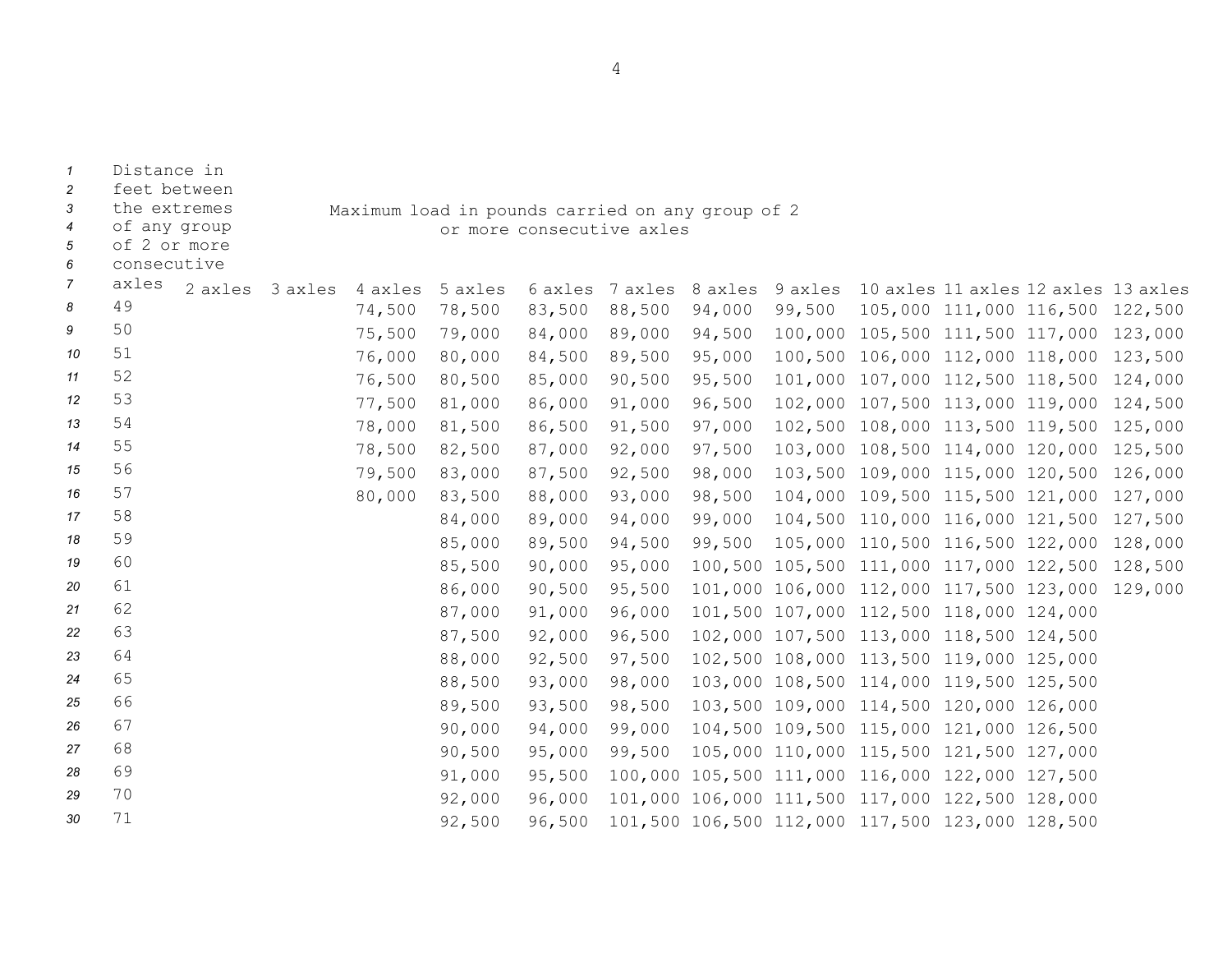| $\overline{1}$<br>2 | Distance in<br>feet between |                                                  |  |        |                           |                                 |  |                                                 |                                                                     |  |  |  |
|---------------------|-----------------------------|--------------------------------------------------|--|--------|---------------------------|---------------------------------|--|-------------------------------------------------|---------------------------------------------------------------------|--|--|--|
| 3                   | the extremes                | Maximum load in pounds carried on any group of 2 |  |        |                           |                                 |  |                                                 |                                                                     |  |  |  |
| $\overline{4}$      | of any group                |                                                  |  |        | or more consecutive axles |                                 |  |                                                 |                                                                     |  |  |  |
| 5                   | of 2 or more                |                                                  |  |        |                           |                                 |  |                                                 |                                                                     |  |  |  |
| 6                   | consecutive                 |                                                  |  |        |                           |                                 |  |                                                 |                                                                     |  |  |  |
| $\overline{7}$      | axles                       | 2 axles 3 axles 4 axles 5 axles                  |  |        |                           |                                 |  |                                                 | 6 axles 7 axles 8 axles 9 axles 10 axles 11 axles 12 axles 13 axles |  |  |  |
| 8                   | 72                          |                                                  |  | 93,000 |                           |                                 |  |                                                 | 97,000 102,000 107,000 112,500 118,000 123,500 129,000              |  |  |  |
| 9                   | 73                          |                                                  |  | 93,500 |                           |                                 |  |                                                 | 98,000 102,500 107,500 113,000 118,500 124,000                      |  |  |  |
| 10                  | 74                          |                                                  |  | 94,500 |                           |                                 |  |                                                 | 98,500 103,000 108,000 113,500 119,000 124,500                      |  |  |  |
| 11                  | 75                          |                                                  |  | 95,000 | 99,000                    |                                 |  |                                                 | 103,500 109,000 114,000 119,500 125,000                             |  |  |  |
| 12                  | 76                          |                                                  |  | 95,500 |                           |                                 |  |                                                 | 99,500 104,500 109,500 114,500 120,000 126,000                      |  |  |  |
| 13                  | 77                          |                                                  |  | 96,000 |                           |                                 |  |                                                 | 100,000 105,000 110,000 115,000 120,500 126,500                     |  |  |  |
| 14                  | 78                          |                                                  |  | 97,000 |                           |                                 |  |                                                 | 101,000 105,500 110,500 116,000 121,000 127,000                     |  |  |  |
| 15                  | 79                          |                                                  |  | 97,500 |                           |                                 |  |                                                 | 101,500 106,000 111,000 116,500 122,000 127,500                     |  |  |  |
| 16                  | 80                          |                                                  |  | 98,000 |                           |                                 |  |                                                 | 102,000 106,500 111,500 117,000 122,500 128,000                     |  |  |  |
| 17                  | 81                          |                                                  |  | 98,500 |                           |                                 |  |                                                 | 102,500 107,000 112,000 117,500 123,000 128,500                     |  |  |  |
| 18                  | 82                          |                                                  |  | 99,000 |                           |                                 |  |                                                 | 103,000 108,000 113,000 118,000 123,500 129,000                     |  |  |  |
| 19                  | 83                          |                                                  |  |        |                           |                                 |  | 100,000 104,000 108,500 113,500 118,500 124,000 |                                                                     |  |  |  |
| 20                  | 84                          |                                                  |  |        |                           |                                 |  | 104,500 109,000 114,000 119,000 124,500         |                                                                     |  |  |  |
| 21                  | 85                          |                                                  |  |        |                           |                                 |  | 105,000 109,500 114,500 120,000 125,000         |                                                                     |  |  |  |
| 22                  | 86                          |                                                  |  |        |                           |                                 |  | 105,500 110,000 115,000 120,500 125,500         |                                                                     |  |  |  |
| 23                  | 87                          |                                                  |  |        |                           |                                 |  | 106,000 111,000 115,500 121,000 126,000         |                                                                     |  |  |  |
| 24                  | 88                          |                                                  |  |        |                           |                                 |  | 107,000 111,500 116,000 121,500 127,000         |                                                                     |  |  |  |
| 25                  | 89                          |                                                  |  |        |                           |                                 |  | 107,500 112,000 117,000 122,000 127,500         |                                                                     |  |  |  |
| 26                  | 90                          |                                                  |  |        |                           |                                 |  | 108,000 112,500 117,500 122,500 128,000         |                                                                     |  |  |  |
| 27                  | 91                          |                                                  |  |        |                           |                                 |  | 108,500 113,000 118,000 123,000 128,500         |                                                                     |  |  |  |
| 28                  | 92                          |                                                  |  |        |                           |                                 |  | 109,000 113,500 118,500 123,500 129,000         |                                                                     |  |  |  |
| 29                  | 93                          |                                                  |  |        |                           | 110,000 114,000 119,000 124,000 |  |                                                 |                                                                     |  |  |  |
| 30                  | 94                          |                                                  |  |        |                           | 110,500 115,000 119,500 125,000 |  |                                                 |                                                                     |  |  |  |

5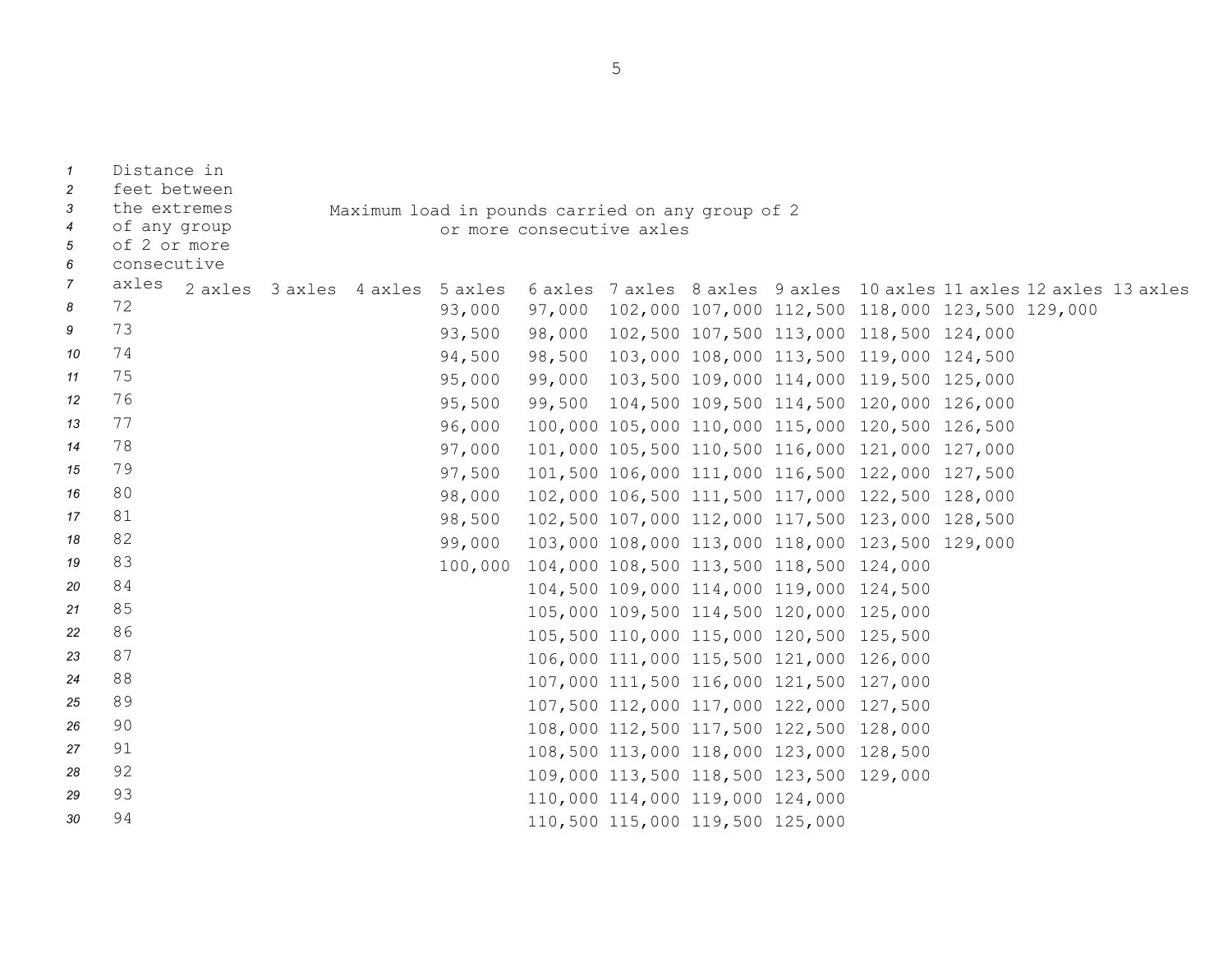| $\overline{1}$<br>2<br>$\mathbf{3}$<br>$\overline{4}$<br>$5\overline{)}$<br>6 | Distance in<br>feet between<br>the extremes<br>of any group<br>of 2 or more<br>consecutive |  |  | Maximum load in pounds carried on any group of 2<br>or more consecutive axles |                                 |  |                                                                                                     |
|-------------------------------------------------------------------------------|--------------------------------------------------------------------------------------------|--|--|-------------------------------------------------------------------------------|---------------------------------|--|-----------------------------------------------------------------------------------------------------|
| $\overline{7}$                                                                | axles                                                                                      |  |  |                                                                               |                                 |  | 2 axles 3 axles 4 axles 5 axles 6 axles 7 axles 8 axles 9 axles 10 axles 11 axles 12 axles 13 axles |
| 8                                                                             | 95                                                                                         |  |  |                                                                               | 111,000 115,500 120,000 125,500 |  |                                                                                                     |
| 9                                                                             | 96                                                                                         |  |  |                                                                               | 111,500 116,000 121,000 126,000 |  |                                                                                                     |
| 10                                                                            | 97                                                                                         |  |  |                                                                               | 112,000 116,500 121,500 126,500 |  |                                                                                                     |
| 11                                                                            | 98                                                                                         |  |  |                                                                               | 113,000 117,000 122,000 127,000 |  |                                                                                                     |
| 12                                                                            | 99                                                                                         |  |  |                                                                               | 113,500 118,000 122,500 127,500 |  |                                                                                                     |
| 13                                                                            | 100                                                                                        |  |  |                                                                               | 114,000 118,500 123,000 128,000 |  |                                                                                                     |
| 14                                                                            | 101                                                                                        |  |  |                                                                               | 114,500 119,000 123,500 129,000 |  |                                                                                                     |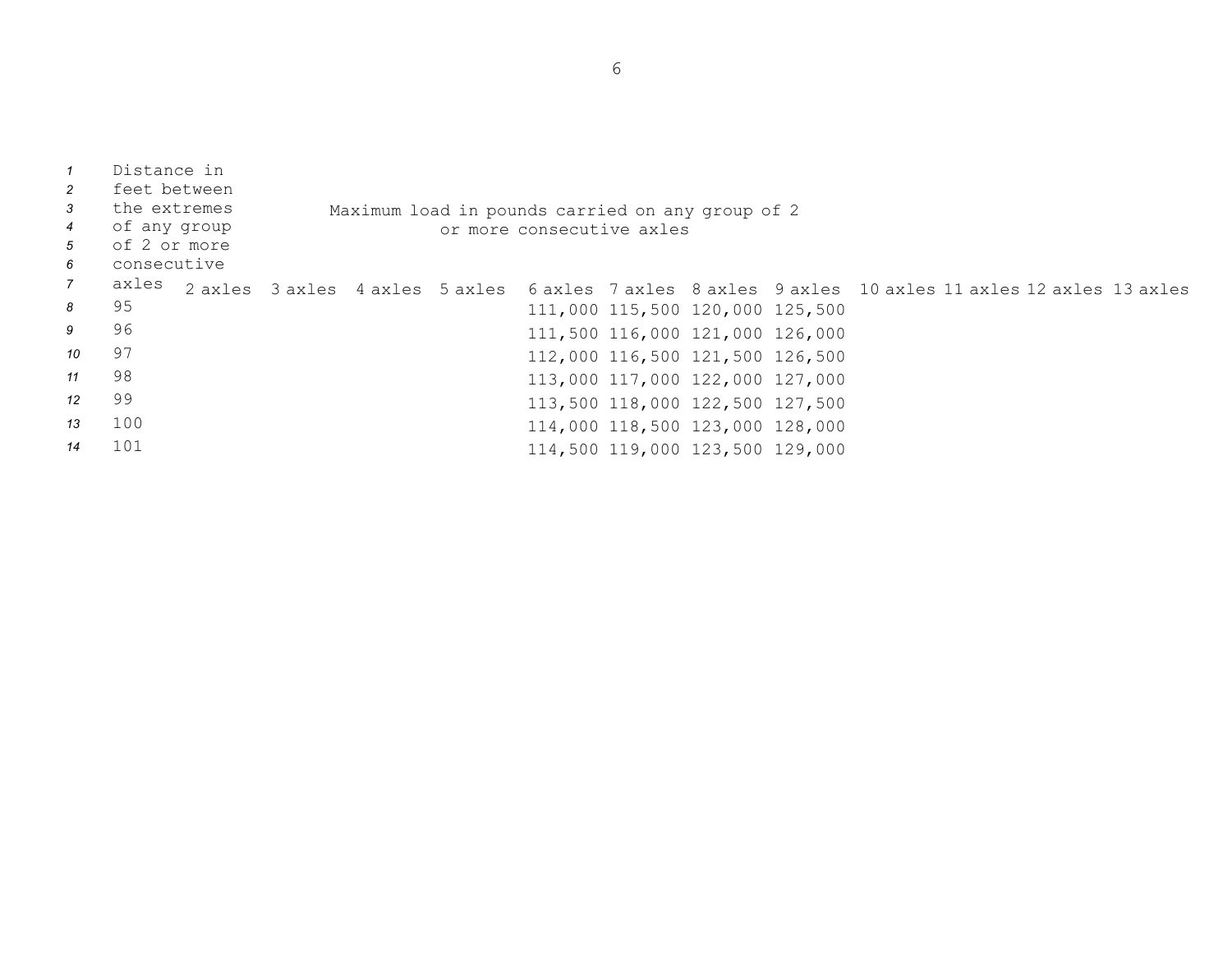(a) <sup>A</sup> public highway agency may limit the application of the weights authorized in this section as to certain highways within its jurisdic- tion which it determines have limited structural capacity of pavements, bridges, or other appurtenances. In designating such highways, it may specify <sup>a</sup> minimum wheelbase for combinations to be operated thereon. It may also designate specific highways or portions on which operation of <sup>a</sup> combination of vehicles with seven (7) through thirteen (13) axles will be subject to specified lesser allowable gross weights.

 (b) Notwithstanding the figures shown in the table in this subsection (1), two (2) consecutive sets of tandem axles may carry <sup>a</sup> gross load of thirty-four thousand (34,000) pounds each, providing the overall dis- tance between the first and last axles of such consecutive sets of tan-dem axles is thirty-six (36) feet or more.

 (c) Vehicles may operate with reducible loads at gross weights greater than one hundred five thousand five hundred (105,500) pounds but not exceeding one hundred twenty-nine thousand (129,000) pounds on nonin- terstate highways in accordance with the provisions of section 49-1004, Idaho Code, provided such vehicles are in compliance with the weight formula specified in this subsection (1) of this section, have reg- istered and have paid the registration fees as specified in section 49-434, Idaho Code, and are in compliance with the length restrictions set forth in section 49-1010(7), Idaho Code.

 (2) The weight limitations set forth in the table in subsection (1) of this section shall not apply to any vehicle, or combination of vehicles when <sup>a</sup> greater allowed weight in pounds would be permitted such vehicles under the table provided in this subsection, except that with regard to transportation on the United States federal interstate and defense highways of this state, the following table of allowable weights shall apply only to vehicles en- gaged in the transportation of logs, pulp wood, stull, rough lumber, poles or piling; or to any such vehicle engaged in the transportation of ores, con- centrates, sand and gravel and aggregates thereof, in bulk; or to any such vehicle engaged in the transportation of agricultural commodities, includ-ing livestock:

| 34 | Distance in feet between  |               | Allowed Load in Pounds |
|----|---------------------------|---------------|------------------------|
| 35 | the extremes of any group | Vehicles with | Vehicles with          |
| 36 | of 2 or more consecutive  | Three or Four | Five or more           |
| 37 | axles                     | axles         | axles                  |
| 38 | 3 through 12              | 37,800        | 37,800                 |
| 39 | 13                        | 56,470        | 56,470                 |
| 40 | 14                        | 57,940        | 57,940                 |
| 41 | 15                        | 59,400        | 59,400                 |
| 42 | 16                        | 60,610        | 60,610                 |
| 43 | 17                        | 61,820        | 61,820                 |
| 44 | 18                        | 63,140        | 63,140                 |
| 45 | 19                        | 64,350        | 64,350                 |
| 46 | 20                        | 65,450        | 65,450                 |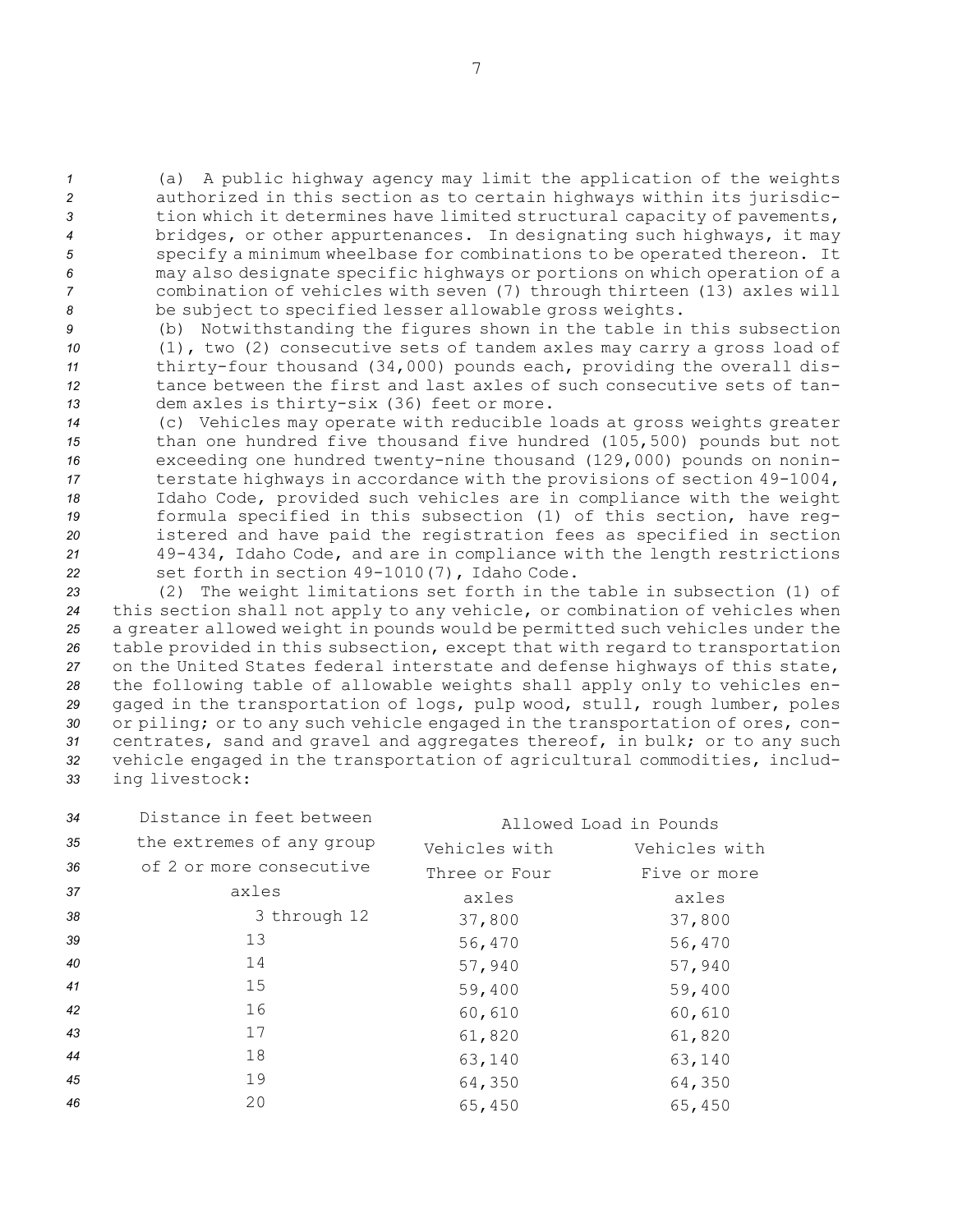| 1              | Distance in feet between  |               | Allowed Load in Pounds |
|----------------|---------------------------|---------------|------------------------|
| $\overline{c}$ | the extremes of any group | Vehicles with | Vehicles with          |
| 3              | of 2 or more consecutive  | Three or Four | Five or more           |
| 4              | axles                     | axles         | axles                  |
| 5              | 21                        | 66,000        | 66,330                 |
| 6              | 22                        | 66,000        | 67,250                 |
| $\overline{7}$ | 23                        | 66,000        | 67,880                 |
| 8              | 24                        | 66,000        | 68,510                 |
| 9              | 25                        | 66,000        | 69,150                 |
| 10             | 26                        | 66,000        | 69,770                 |
| 11             | 27                        | 66,000        | 70,400                 |
| 12             | 28                        | 66,000        | 70,950                 |
| 13             | 29                        | 66,000        | 71,500                 |
| 14             | 30                        | 66,000        | 72,050                 |
| 15             | 31                        |               | 72,600                 |
| 16             | 32                        |               | 73,150                 |
| 17             | 33                        |               | 73,700                 |
| 18             | 34                        |               | 74,250                 |
| 19             | 35                        |               | 74,800                 |
| 20             | 36                        |               | 75,350                 |
| 21             | 37                        |               | 75,900                 |
| 22             | 38                        |               | 76,450                 |
| 23             | 39                        |               | 77,000                 |
| 24             | 40                        |               | 77,550                 |
| 25             | 41                        |               | 78,100                 |
| 26             | 42                        |               | 78,650                 |
| 27             | 43 and over               |               | 79,000                 |

 The weight allowances provided in this subsection do not apply if the total gross weight of <sup>a</sup> vehicle or combination of vehicles is intended to exceed seventy-nine thousand (79,000) pounds as declared by the operator. When the provisions of this subsection are applicable to <sup>a</sup> vehicle or combination of vehicles, it shall be <sup>a</sup> violation of the provisions of this subsection if that vehicle or combination of vehicles exceeds the weights specified in this table.

 (3) In determining the gross weight of <sup>a</sup> vehicle or the gross weight of any two (2) or more consecutive axles under subsection (1) or (2) or (9) of this section, the total gross weight of the vehicle or combination of vehi- cles or the gross weight of any two (2) or more consecutive axles shall be the sum of the axle weights.

 For the purposes of this chapter the gross weight of <sup>a</sup> vehicle or the gross weight of any two (2) or more consecutive axles may be determined by accumulatively adding the separate weights of individual axles and tandem axles or groups of axles to determine gross weight. The results of any weigh-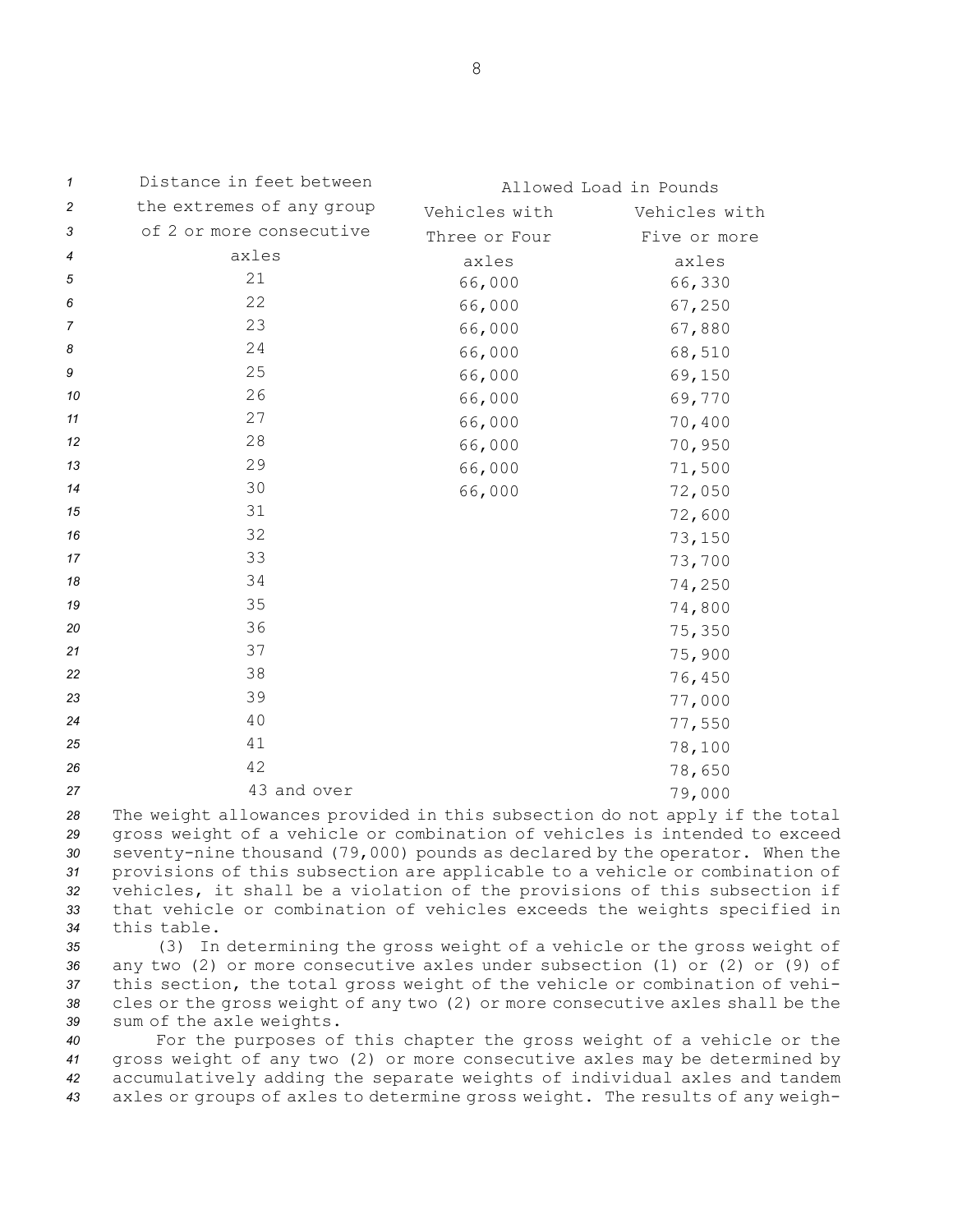*<sup>1</sup>* ing at <sup>a</sup> temporary or permanent port of entry and the records relating to the *<sup>2</sup>* calibration and accuracy of any scale at <sup>a</sup> temporary or permanent port of en-*<sup>3</sup>* try shall be admissible in any proceeding in this state. In order to prove <sup>a</sup>

*<sup>4</sup>* violation of the provisions of this section the state must show that:

*<sup>5</sup>* (a) The sum of the axle weights exceeds what is allowable under the pro-*6* visions of subsection (1) or (2) or (9) of this section;

 (b) The scale involved in the weighing was at the time of weighing cali- brated in conformity with and met the accuracy requirements of the stan- dards for the enforcement of traffic and highway laws as set forth in the latest edition of handbook 44 of the national institute of standards and technology;

 (c) Weights of individual axles or axles within <sup>a</sup> commonly suspended group of axles supported by <sup>a</sup> mechanical system designed to distribute equal wheel loads to individual axles in the group were utilized only to determine gross weights of that group of axles, and that any further evaluation of gross weights of combinations of axles considered only the accumulated gross weight of each such commonly suspended group of *18* axles.

*<sup>19</sup>* (4) In applying the weight limitations imposed in this section, <sup>a</sup> vehi-*<sup>20</sup>* cle or combination of vehicles must comply exclusively with the weight limi-*<sup>21</sup>* tations in either subsection (1) or (2) or (9) of this section.

 (5) In applying the weight limitations imposed in this section, the distance between axles shall be measured to the nearest even foot. When <sup>a</sup> fraction is exactly one-half (1/2) foot the next larger whole number shall *25* be used.

 (6) The limitations imposed in this section are in addition and supple- mental to all other laws imposing limitations upon the size and weight of ve- hicles. Further, single axles within groups of axles are subject to the pro- visions and limitations of this chapter. Single axles within groups of axles may be weighed and evaluated separately.

 (7) Notwithstanding the other provisions of this chapter, no vehicle, motor vehicle, trailer and/or semitrailer, or combination thereof, may be operated on the public highways of the state under loads which would result in the withholding of funds by operation of controlling federal law as pro-vided in the Federal Aid Highway Act of 1956, as amended.

 (8) Except as provided herein, no vehicle or combination of vehicles may proceed past the place of weighing at temporary or permanent ports of entry or checking stations when: the weight of <sup>a</sup> single axle exceeds the maximum limitations set forth herein by two thousand (2,000) pounds or more; the weight of <sup>a</sup> combination of axles, or gross vehicle weight exceeds the maximum allowable weight as set forth herein by seven percent (7%) or more. Vehicles or combinations of vehicles which exceed the weight limitations set forth herein shall be required to be brought into compliance with applicable weight limitations contained within this subsection at the place of weighing prior to continuing, except those vehicles or combinations of vehicles which are transporting loads which, in the determination of the board or other proper authorities in charge of or having jurisdiction over <sup>a</sup> highway, are deemed unsafe or impractical to bring into compliance at the place of weigh- ing, and except those vehicles which do not exceed fifteen percent (15%) over maximum axle and axle group weights set forth in this section. Vehicles or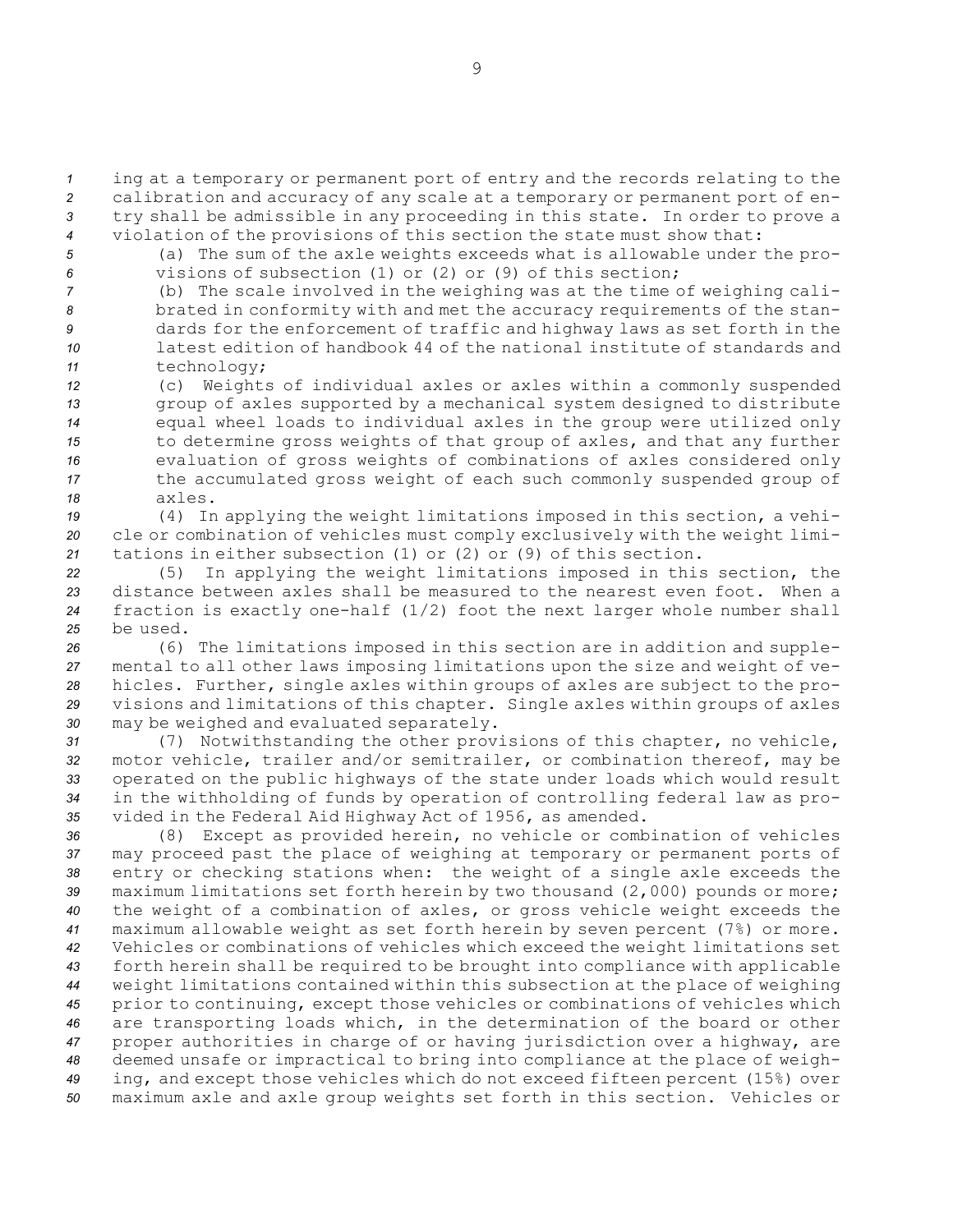*<sup>1</sup>* combinations of vehicles transporting loads in this latter category shall *<sup>2</sup>* obtain <sup>a</sup> travel authorization to the nearest place of safe unloading, load *<sup>3</sup>* adjustment or other means of legalization.

- *<sup>4</sup>* (a) Neither the state of Idaho or its employees, nor any authority and *<sup>5</sup>* its employees in charge of or having jurisdiction over <sup>a</sup> highway, shall *<sup>6</sup>* be held liable for personal injury or property damage resulting from the *<sup>7</sup>* requirements of section 49-1001(8), Idaho Code.
- *<sup>8</sup>* (b) The fee for <sup>a</sup> travel authorization as set forth above shall be fifty *<sup>9</sup>* dollars (\$50.00) and shall be on <sup>a</sup> form prescribed by the board or other *<sup>10</sup>* proper authorities, and shall not be construed as contributing to <sup>a</sup> re-*<sup>11</sup>* duction in the penalties prescribed in section 49-1013, Idaho Code.
- *<sup>12</sup>* (c) The board or other proper authorities in charge of or having juris-*<sup>13</sup>* diction over <sup>a</sup> highway shall adopt and enforce administrative rules as *<sup>14</sup>* may be necessary to carry out the provisions of this section.

*<sup>15</sup>* (9) For vehicles on all highways except the United States federal in-*<sup>16</sup>* terstate and defense highways of this state, the following table shall ap-*<sup>17</sup>* ply:

| 18 | Distance in feet between  |               | Allowed Load in Pounds |
|----|---------------------------|---------------|------------------------|
| 19 | the extremes of any group | Vehicles with | Vehicles with          |
| 20 | of 2 or more consecutive  | Three or Four | Five or more           |
| 21 | axles                     | axles         | axles                  |
| 22 | 3 through 12              | 37,800        | 37,800                 |
| 23 | 13                        | 56,470        | 56,470                 |
| 24 | 14                        | 57,940        | 57,940                 |
| 25 | 15                        | 59,400        | 59,400                 |
| 26 | 16                        | 60,610        | 60,610                 |
| 27 | 17                        | 61,820        | 61,820                 |
| 28 | 18                        | 63,140        | 63,140                 |
| 29 | 19                        | 64,350        | 64,350                 |
| 30 | 20                        | 65,450        | 65,450                 |
| 31 | 21                        | 66,000        | 66,330                 |
| 32 | 22                        | 66,000        | 67,250                 |
| 33 | 23                        | 66,000        | 67,880                 |
| 34 | 24                        | 66,000        | 68,510                 |
| 35 | 25                        | 66,000        | 69,150                 |
| 36 | 26                        | 66,000        | 69,770                 |
| 37 | 27                        | 66,000        | 70,400                 |
| 38 | 28                        | 66,000        | 70,950                 |
| 39 | 29                        | 66,000        | 71,500                 |
| 40 | 30                        | 66,000        | 72,050                 |
| 41 | 31                        |               | 72,600                 |
| 42 | 32                        |               | 73,150                 |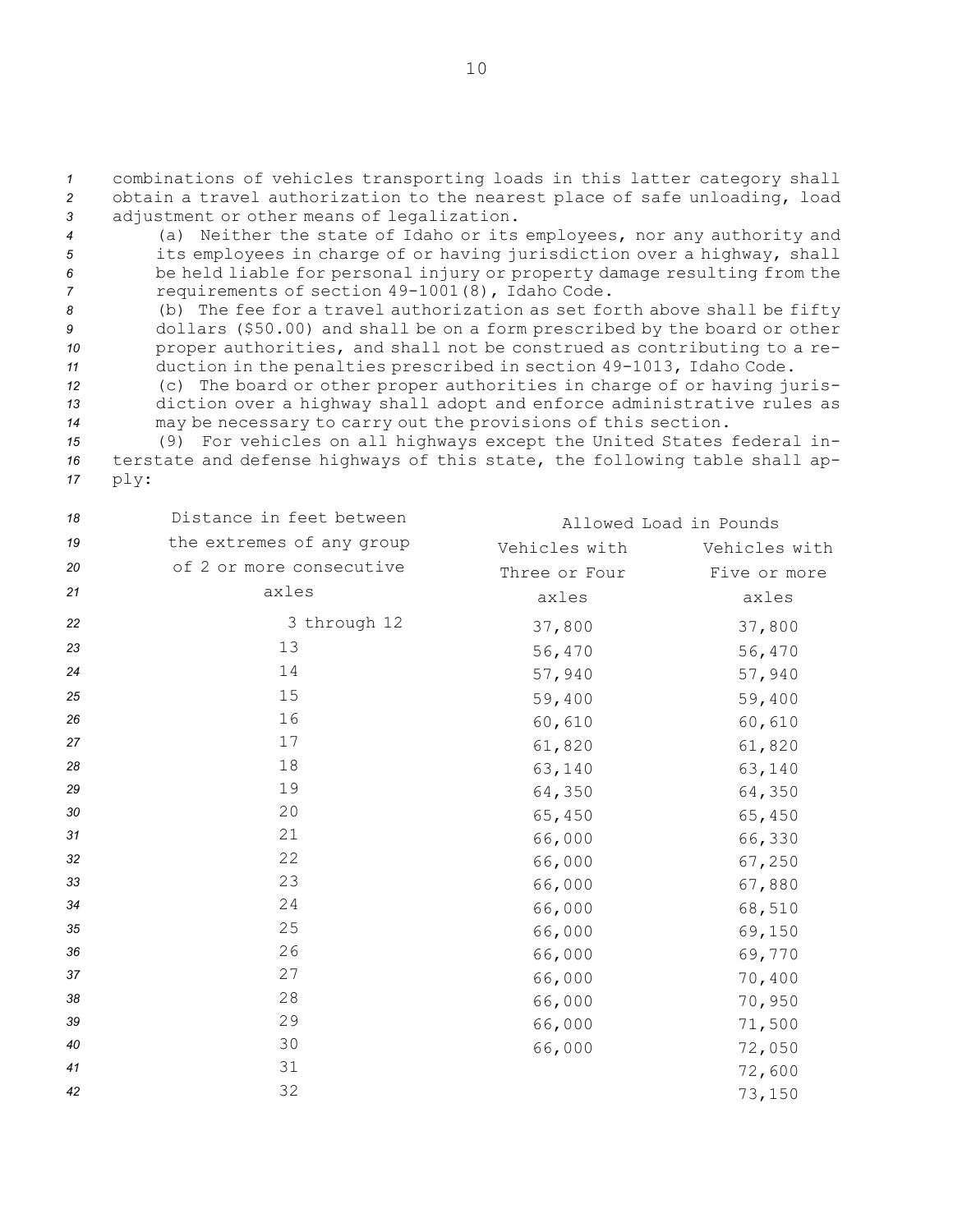| 1                                      | Distance in feet between                                                                                                                                                                                                                                                                                                                                                                                                                                                                        | Allowed Load in Pounds |               |
|----------------------------------------|-------------------------------------------------------------------------------------------------------------------------------------------------------------------------------------------------------------------------------------------------------------------------------------------------------------------------------------------------------------------------------------------------------------------------------------------------------------------------------------------------|------------------------|---------------|
| 2                                      | the extremes of any group                                                                                                                                                                                                                                                                                                                                                                                                                                                                       | Vehicles with          | Vehicles with |
| 3                                      | of 2 or more consecutive                                                                                                                                                                                                                                                                                                                                                                                                                                                                        | Three or Four          | Five or more  |
| 4                                      | axles                                                                                                                                                                                                                                                                                                                                                                                                                                                                                           | axles                  | axles         |
| 5                                      | 33                                                                                                                                                                                                                                                                                                                                                                                                                                                                                              |                        | 73,700        |
| 6                                      | 34                                                                                                                                                                                                                                                                                                                                                                                                                                                                                              |                        | 74,250        |
| 7                                      | 35                                                                                                                                                                                                                                                                                                                                                                                                                                                                                              |                        | 74,800        |
| 8                                      | 36                                                                                                                                                                                                                                                                                                                                                                                                                                                                                              |                        | 75,350        |
| 9                                      | 37                                                                                                                                                                                                                                                                                                                                                                                                                                                                                              |                        | 75,900        |
| 10                                     | 38                                                                                                                                                                                                                                                                                                                                                                                                                                                                                              |                        |               |
| 11                                     | 39                                                                                                                                                                                                                                                                                                                                                                                                                                                                                              |                        | 76,450        |
|                                        | 40                                                                                                                                                                                                                                                                                                                                                                                                                                                                                              |                        | 77,000        |
| 12                                     |                                                                                                                                                                                                                                                                                                                                                                                                                                                                                                 |                        | 77,550        |
| 13                                     | 41                                                                                                                                                                                                                                                                                                                                                                                                                                                                                              |                        | 78,100        |
| 14                                     | 42                                                                                                                                                                                                                                                                                                                                                                                                                                                                                              |                        | 78,650        |
| 15                                     | 43 and over                                                                                                                                                                                                                                                                                                                                                                                                                                                                                     |                        | 80,000        |
| 16<br>17<br>18<br>19<br>20<br>21<br>22 | The weight allowances provided in this subsection do not apply if the total<br>gross weight of a vehicle or combination of vehicles is intended to exceed<br>eighty thousand (80,000) pounds as declared by the operator. When the pro-<br>visions of this subsection are applicable to a vehicle or combination of ve-<br>hicles, it shall be a violation of the provisions of this subsection if that<br>vehicle or combination of vehicles exceeds the weights specified in this ta-<br>ble. |                        |               |
| 23                                     | (10) When owned by or under contract to or under authority of a city,<br>county, or state agency, refuse/sanitation trucks transporting refuse may                                                                                                                                                                                                                                                                                                                                              |                        |               |
| 24<br>25                               | be operated on public highways in accordance with the weights allowed in                                                                                                                                                                                                                                                                                                                                                                                                                        |                        |               |
| 26                                     | subsection (9) of this section, except that such trucks equipped with single                                                                                                                                                                                                                                                                                                                                                                                                                    |                        |               |
| 27                                     | rear axles are allowed twenty-four thousand (24,000) pounds on that single                                                                                                                                                                                                                                                                                                                                                                                                                      |                        |               |
| 28                                     | rear axle when specifically authorized by the public highway agency govern-                                                                                                                                                                                                                                                                                                                                                                                                                     |                        |               |
| 29                                     | ing the highways over which the refuse/sanitation truck is operating and                                                                                                                                                                                                                                                                                                                                                                                                                        |                        |               |
| 30<br>31                               | provided the following conditions are met:<br>(a) The weight allowances provided for in this subsection shall not ap-                                                                                                                                                                                                                                                                                                                                                                           |                        |               |
| 32                                     | ply to the United States federal interstate and defense highways of the                                                                                                                                                                                                                                                                                                                                                                                                                         |                        |               |
| 33                                     | state; and                                                                                                                                                                                                                                                                                                                                                                                                                                                                                      |                        |               |
| 34                                     | (b) The owner or operator has paid an annual operating fee for a per-                                                                                                                                                                                                                                                                                                                                                                                                                           |                        |               |
| 35                                     | mit, not to exceed fifty dollars (\$50.00) per refuse/sanitation truck                                                                                                                                                                                                                                                                                                                                                                                                                          |                        |               |
| 36                                     | to each public agency governing the public highways over which the                                                                                                                                                                                                                                                                                                                                                                                                                              |                        |               |
| 37<br>38                               | refuse/sanitation truck operates. The permit shall be carried in the<br>refuse/sanitation truck. The permit fee may be waived by a public                                                                                                                                                                                                                                                                                                                                                       |                        |               |
| 39                                     | agency for refuse/sanitation trucks operated over public highways un-                                                                                                                                                                                                                                                                                                                                                                                                                           |                        |               |
| 40                                     | der that agency's jurisdiction.                                                                                                                                                                                                                                                                                                                                                                                                                                                                 |                        |               |
| 41                                     | (11) Variable load suspension axles shall meet the following criteria                                                                                                                                                                                                                                                                                                                                                                                                                           |                        |               |
| 42                                     | in order to be included in the computation of gross vehicle or axle weight                                                                                                                                                                                                                                                                                                                                                                                                                      |                        |               |
| 43                                     | limits for vehicles under the provisions of this section:                                                                                                                                                                                                                                                                                                                                                                                                                                       |                        |               |
| 44                                     | (a) The deployment control switch for such axles may be located inside<br>of the driver's compartment but the pressure regulator valve for the op-                                                                                                                                                                                                                                                                                                                                              |                        |               |
| 45                                     |                                                                                                                                                                                                                                                                                                                                                                                                                                                                                                 |                        |               |